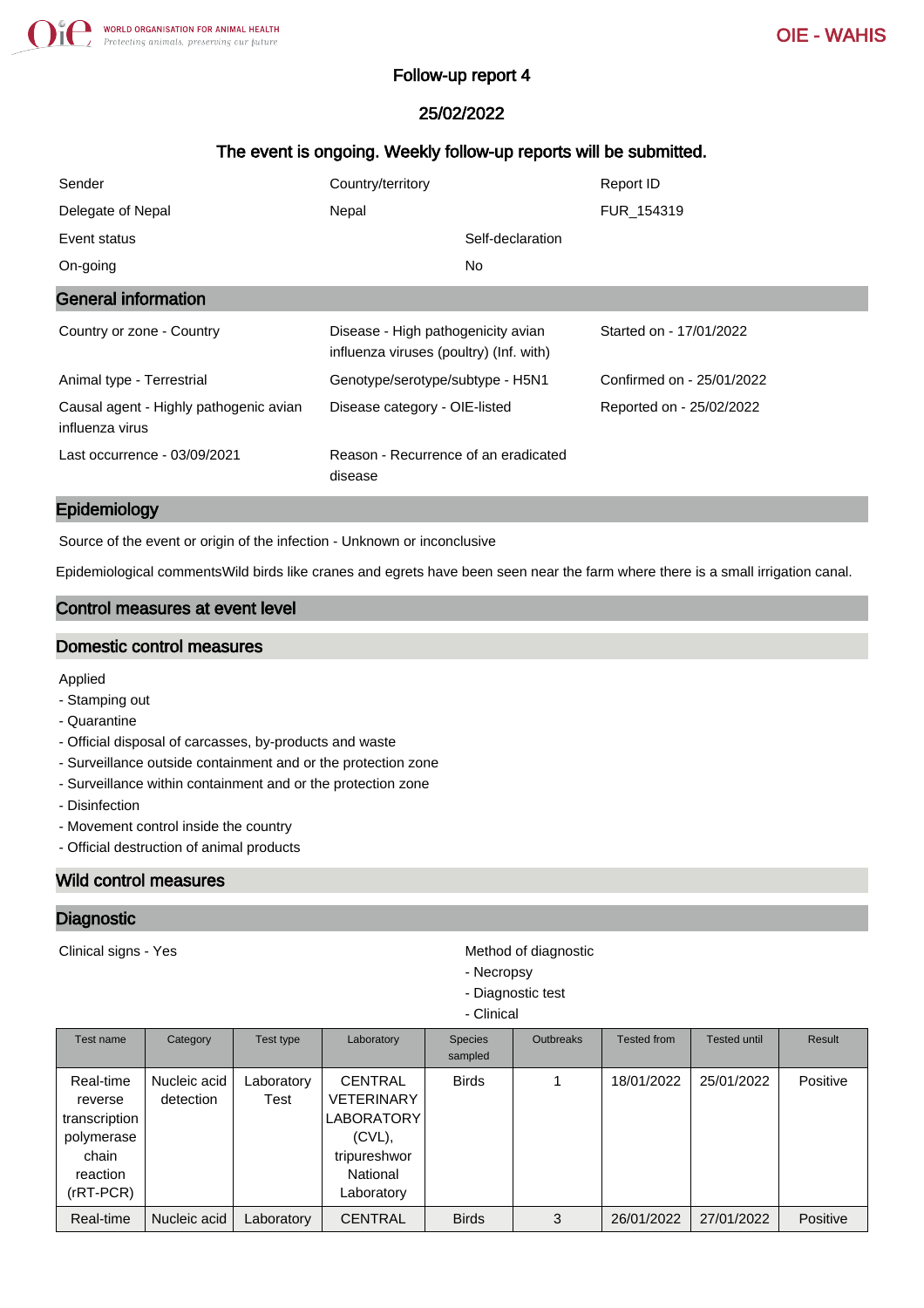| reverse<br>transcription<br>polymerase<br>chain<br>reaction<br>$(rRT-PCR)$              | detection                 | <b>Test</b>               | <b>VETERINARY</b><br><b>LABORATORY</b><br>(CVL),<br>tripureshwor<br>National<br>Laboratory                   |              |                |            |            |          |
|-----------------------------------------------------------------------------------------|---------------------------|---------------------------|--------------------------------------------------------------------------------------------------------------|--------------|----------------|------------|------------|----------|
| Real-time<br>reverse<br>transcription<br>polymerase<br>chain<br>reaction<br>$(rRT-PCR)$ | Nucleic acid<br>detection | Laboratory<br>Test        | <b>CENTRAL</b><br><b>VETERINARY</b><br><b>LABORATORY</b><br>(CVL),<br>tripureshwor<br>National<br>Laboratory | <b>Birds</b> | 1              | 28/01/2022 | 01/02/2022 | Positive |
| Real-time<br>reverse<br>transcription<br>polymerase<br>chain<br>reaction<br>$(rRT-PCR)$ | Nucleic acid<br>detection | Laboratory<br><b>Test</b> | <b>CENTRAL</b><br><b>VETERINARY</b><br><b>LABORATORY</b><br>(CVL),<br>tripureshwor<br>National<br>Laboratory | <b>Birds</b> | $\overline{4}$ | 02/02/2022 | 13/02/2022 | Positive |
| Real-time<br>reverse<br>transcription<br>polymerase<br>chain<br>reaction<br>$(rRT-PCR)$ | Nucleic acid<br>detection | Laboratory<br>Test        | <b>CENTRAL</b><br><b>VETERINARY</b><br><b>LABORATORY</b><br>(CVL),<br>tripureshwor<br>National<br>Laboratory | <b>Birds</b> | 3              | 14/02/2022 | 21/02/2022 | Positive |

# Quantitative data summary

#### Measuring unit - Animal

| <b>Species</b> | Type       | Susceptible | Cases | <b>Deaths</b> | Killed and<br>disposed of | Slaughtered | Vaccinated | <b>Outbreak</b><br>morbidity | Outbreak<br>mortality |
|----------------|------------|-------------|-------|---------------|---------------------------|-------------|------------|------------------------------|-----------------------|
| <b>Birds</b>   | <b>New</b> | 12780       | 3542  | 3542          | 9238                      | 0           | 0          | -                            |                       |
| <b>Birds</b>   | Total      | 36769       | 10674 | 10674         | 26095                     | 0           | 0          | $\overline{\phantom{0}}$     |                       |
| All species    | <b>New</b> | 12780       | 3542  | 3542          | 9238                      | 0           | 0          | -                            |                       |
| All species    | Total      | 36769       | 10674 | 10674         | 26095                     | 0           | 0          | -                            |                       |

#### **Outbreaks**

# ob\_97823-Tarkeshwor Municipality-1, Sanglachhap, Kathmandu

Epidemiological unit - Farm Geographic coordinates - 27.773862,85.322118

Started on - 30/01/2022 First administrative division - Central Second administrative division - Bagmati Third administrative division - Kathmandu

Location - Tarkeshwor Municipality-1, Sanglachhap, Kathmandu

Description of the affected populationBackyard poultry and ducks

| <b>Species</b> | Type       | Measuring unit | Susceptible | Cases                    | <b>Deaths</b> | Killed and<br>disposed of | Slaughtered    | Vaccinated |
|----------------|------------|----------------|-------------|--------------------------|---------------|---------------------------|----------------|------------|
| <b>Birds</b>   | <b>New</b> | Animal         | -           | $\overline{\phantom{0}}$ |               | $\overline{\phantom{0}}$  | $\blacksquare$ |            |
| <b>Birds</b>   | Total      | Animal         | 7960        | 210                      | 210           | 7750                      |                | 0          |
| All species    | <b>New</b> | Animal         | -           | $\overline{\phantom{0}}$ |               | -                         | $\blacksquare$ |            |
| All species    | Total      | Animal         | 7960        | 210                      | 210           | 7750                      |                | 0          |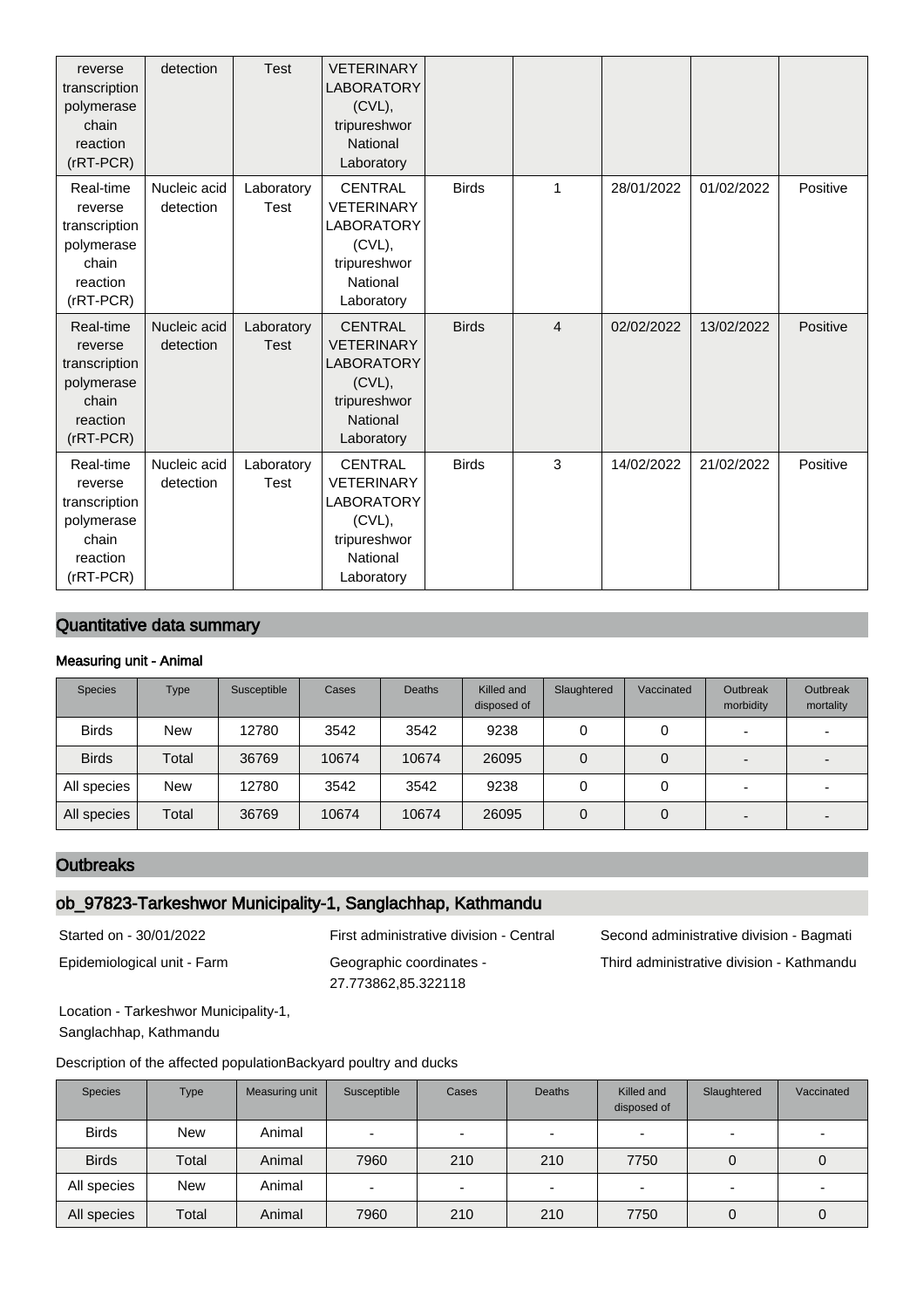## ob\_96522-Katahari-7, Hurhuriya tole, Morang

Epidemiological unit - Farm Geographic coordinates - 26.509568,87.391801

Started on - 25/01/2022 First administrative division - East Second administrative division - Koshi Third administrative division - Morang

Location - Katahari-7, Hurhuriya tole, Morang

Description of the affected populationCommercial Broiler, 4 weeks old

| <b>Species</b> | <b>Type</b> | Measuring unit | Susceptible | Cases                    | <b>Deaths</b>            | Killed and<br>disposed of | Slaughtered              | Vaccinated               |
|----------------|-------------|----------------|-------------|--------------------------|--------------------------|---------------------------|--------------------------|--------------------------|
| <b>Birds</b>   | <b>New</b>  | Animal         | -           | $\blacksquare$           | $\overline{\phantom{0}}$ | -                         | -                        | $\overline{\phantom{0}}$ |
| <b>Birds</b>   | Total       | Animal         | 2000        | 450                      | 450                      | 1550                      | 0                        |                          |
| All species    | <b>New</b>  | Animal         |             | $\overline{\phantom{0}}$ | -                        |                           | $\overline{\phantom{0}}$ |                          |
| All species    | Total       | Animal         | 2000        | 450                      | 450                      | 1550                      | 0                        |                          |

### ob\_96523-Lokhantari-1, Gramthan, Morang

Epidemiological unit - Farm Geographic coordinates -

26.518308,87.310412

Started on - 25/01/2022 First administrative division - East Second administrative division - Koshi Third administrative division - Morang

Location - Lokhantari-1, Gramthan, Morang

Description of the affected populationBackyard poultry, 6 weeks old

| <b>Species</b> | <b>Type</b> | Measuring unit | Susceptible | Cases                    | <b>Deaths</b>            | Killed and<br>disposed of | Slaughtered | Vaccinated |
|----------------|-------------|----------------|-------------|--------------------------|--------------------------|---------------------------|-------------|------------|
| <b>Birds</b>   | <b>New</b>  | Animal         | -           | $\overline{\phantom{0}}$ | $\overline{\phantom{0}}$ |                           | -           |            |
| <b>Birds</b>   | Total       | Animal         | 2040        | 190                      | 190                      | 1850                      | 0           |            |
| All species    | <b>New</b>  | Animal         | -           | $\sim$                   | $\overline{\phantom{a}}$ |                           | -           |            |
| All species    | Total       | Animal         | 2040        | 190                      | 190                      | 1850                      | 0           |            |

## ob\_97821-Duhabi Municipality-3, Sonapur, Sunsari

Epidemiological unit - Farm Geographic coordinates - 26.597972,87.279209

Started on - 31/01/2022 First administrative division - East Second administrative division - Koshi Third administrative division - Sunsari

Location - Duhabi Municipality-3, Sonapur, Sunsari

Description of the affected populationCommercial broilers and backyard poultry of various age groups

| <b>Species</b> | <b>Type</b> | Measuring unit | Susceptible              | Cases                    | <b>Deaths</b>            | Killed and<br>disposed of | Slaughtered              | Vaccinated |
|----------------|-------------|----------------|--------------------------|--------------------------|--------------------------|---------------------------|--------------------------|------------|
| <b>Birds</b>   | <b>New</b>  | Animal         | $\overline{\phantom{0}}$ | $\overline{\phantom{0}}$ | $\overline{\phantom{0}}$ | $\overline{\phantom{0}}$  | $\overline{\phantom{a}}$ |            |
| <b>Birds</b>   | Total       | Animal         | 1600                     | 765                      | 765                      | 835                       | 0                        | 0          |
| All species    | <b>New</b>  | Animal         | $\overline{\phantom{0}}$ | $\overline{\phantom{0}}$ | $\overline{\phantom{0}}$ | $\overline{\phantom{0}}$  | $\overline{\phantom{0}}$ |            |
| All species    | Total       | Animal         | 1600                     | 765                      | 765                      | 835                       |                          | 0          |

# ob\_96521-Budhiganga-5, Shishwa tole, Morang

Epidemiological unit - Farm Geographic coordinates - 26.576515,87.318507

Started on - 26/01/2022 First administrative division - East Second administrative division - Koshi Third administrative division - Morang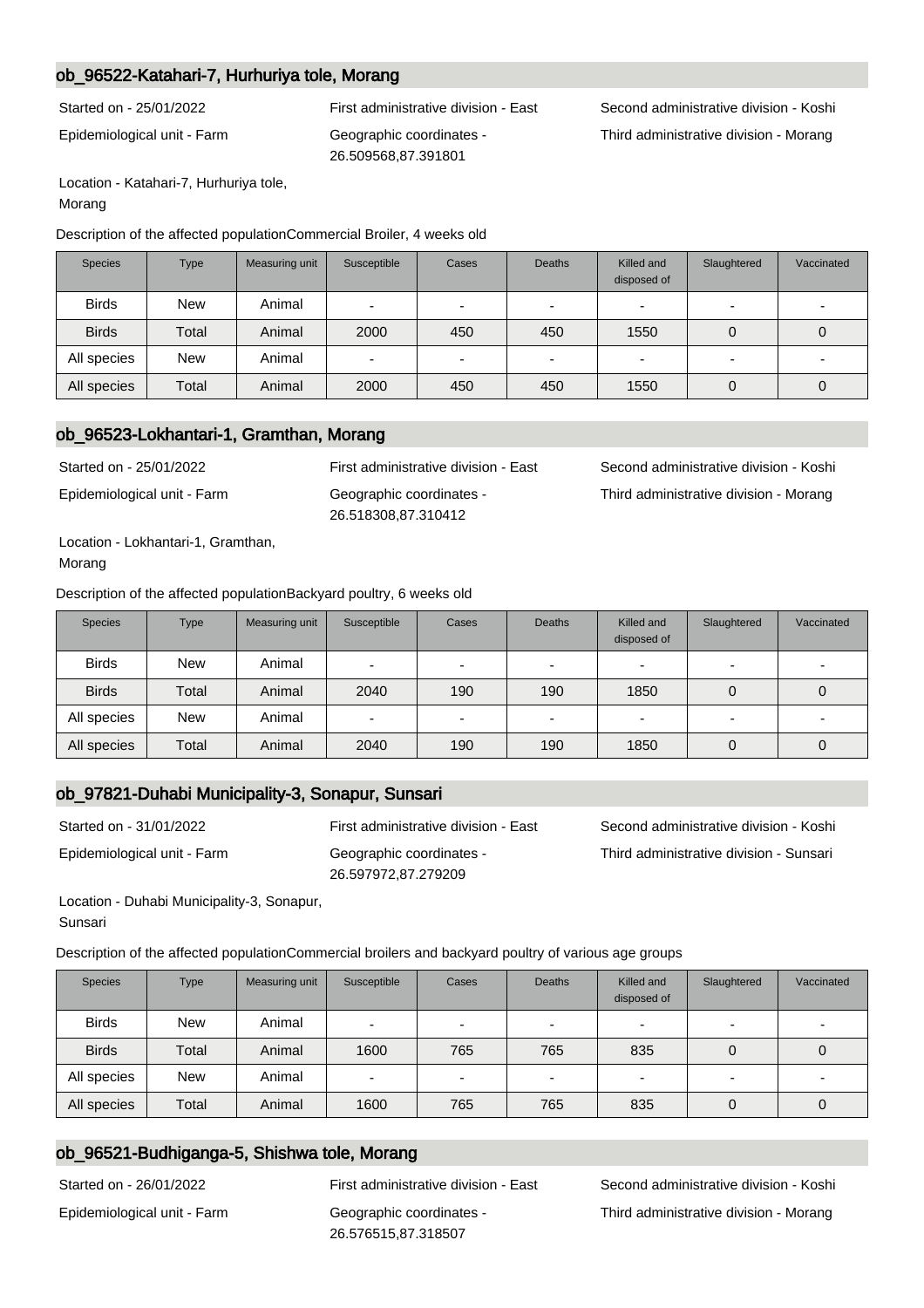#### Location - Budhiganga-5, Shishwa tole, Morang

|  | Description of the affected populationBackyard poultry, 15 weeks old |  |  |  |  |
|--|----------------------------------------------------------------------|--|--|--|--|
|--|----------------------------------------------------------------------|--|--|--|--|

| <b>Species</b> | <b>Type</b> | Measuring unit | Susceptible | Cases          | <b>Deaths</b>            | Killed and<br>disposed of | Slaughtered | Vaccinated               |
|----------------|-------------|----------------|-------------|----------------|--------------------------|---------------------------|-------------|--------------------------|
| <b>Birds</b>   | <b>New</b>  | Animal         | -           | $\blacksquare$ | $\overline{\phantom{a}}$ |                           | -           | $\overline{\phantom{0}}$ |
| <b>Birds</b>   | Total       | Animal         | 550         | 500            | 500                      | 50                        | 0           |                          |
| All species    | <b>New</b>  | Animal         | -           | $\sim$         |                          |                           |             |                          |
| All species    | Total       | Animal         | 550         | 500            | 500                      | 50                        | 0           |                          |

### ob\_97354-Biratnagar metropolitan city-18, Morang

| Started on - 30/01/2022                | First administrative division - East                  | Detailled characterization - -                  |
|----------------------------------------|-------------------------------------------------------|-------------------------------------------------|
| Second administrative division - Koshi | Epidemiological unit - Farm                           | Geographic coordinates -<br>26.414534,87.310412 |
| Third administrative division - Morang | Location - Biratnagar metropolitan city-18,<br>Morang |                                                 |

Description of the affected populationBackyard poultry, turkey, and ducks of various age groups

| <b>Species</b> | Type       | Measuring unit | Susceptible              | Cases                    | <b>Deaths</b> | Killed and<br>disposed of | Slaughtered              | Vaccinated |
|----------------|------------|----------------|--------------------------|--------------------------|---------------|---------------------------|--------------------------|------------|
| <b>Birds</b>   | <b>New</b> | Animal         | $\overline{\phantom{0}}$ | $\overline{\phantom{0}}$ | -             | -                         | $\overline{\phantom{0}}$ |            |
| <b>Birds</b>   | Total      | Animal         | 1357                     | 140                      | 140           | 1217                      | 0                        |            |
| All species    | <b>New</b> | Animal         | -                        | $\overline{\phantom{0}}$ |               | -                         | $\overline{\phantom{a}}$ |            |
| All species    | Total      | Animal         | 1357                     | 140                      | 140           | 1217                      | 0                        |            |

# ob\_98069-Kageshwori Manohara municipality-5, Kathmandu

| Started on - 18/02/2022                                                  | First administrative division - Central | Detailled characterization - -                 |
|--------------------------------------------------------------------------|-----------------------------------------|------------------------------------------------|
| Second administrative division - Bagmati                                 | Epidemiological unit - Farm             | Geographic coordinates -<br>27.74222,85.413889 |
| Third administrative division - Kathmandu Location - Kageshwori Manohara | municipality-5, Kathmandu               |                                                |

Description of the affected populationBackyard poultry and ducks of various age group

| <b>Species</b> | <b>Type</b> | Measuring unit | Susceptible | Cases | <b>Deaths</b> | Killed and<br>disposed of | Slaughtered | Vaccinated |
|----------------|-------------|----------------|-------------|-------|---------------|---------------------------|-------------|------------|
| <b>Birds</b>   | <b>New</b>  | Animal         | 985         | 35    | 35            | 950                       |             | 0          |
| <b>Birds</b>   | Total       | Animal         | 985         | 35    | 35            | 950                       | 0           | 0          |
| All species    | <b>New</b>  | Animal         | 985         | 35    | 35            | 950                       |             | 0          |
| All species    | Total       | Animal         | 985         | 35    | 35            | 950                       | 0           | 0          |

## ob\_96222-Gramthan-1, Khuniyakatta, Morang

| Started on - 17/01/2022                | First administrative division - East           | Detailled characterization - -                  |
|----------------------------------------|------------------------------------------------|-------------------------------------------------|
| Second administrative division - Koshi | Epidemiological unit - Farm                    | Geographic coordinates -<br>26.521401,87.310642 |
| Third administrative division - Morang | Location - Gramthan-1, Khuniyakatta,<br>Morang |                                                 |

Description of the affected populationCommercial layers, 70 weeks and 32 weeks old

| Species | Type | Measuring unit | Susceptible | Cases | Deaths | Killed and | Slaughtered | Vaccinated |
|---------|------|----------------|-------------|-------|--------|------------|-------------|------------|
|         |      |                |             |       |        |            |             |            |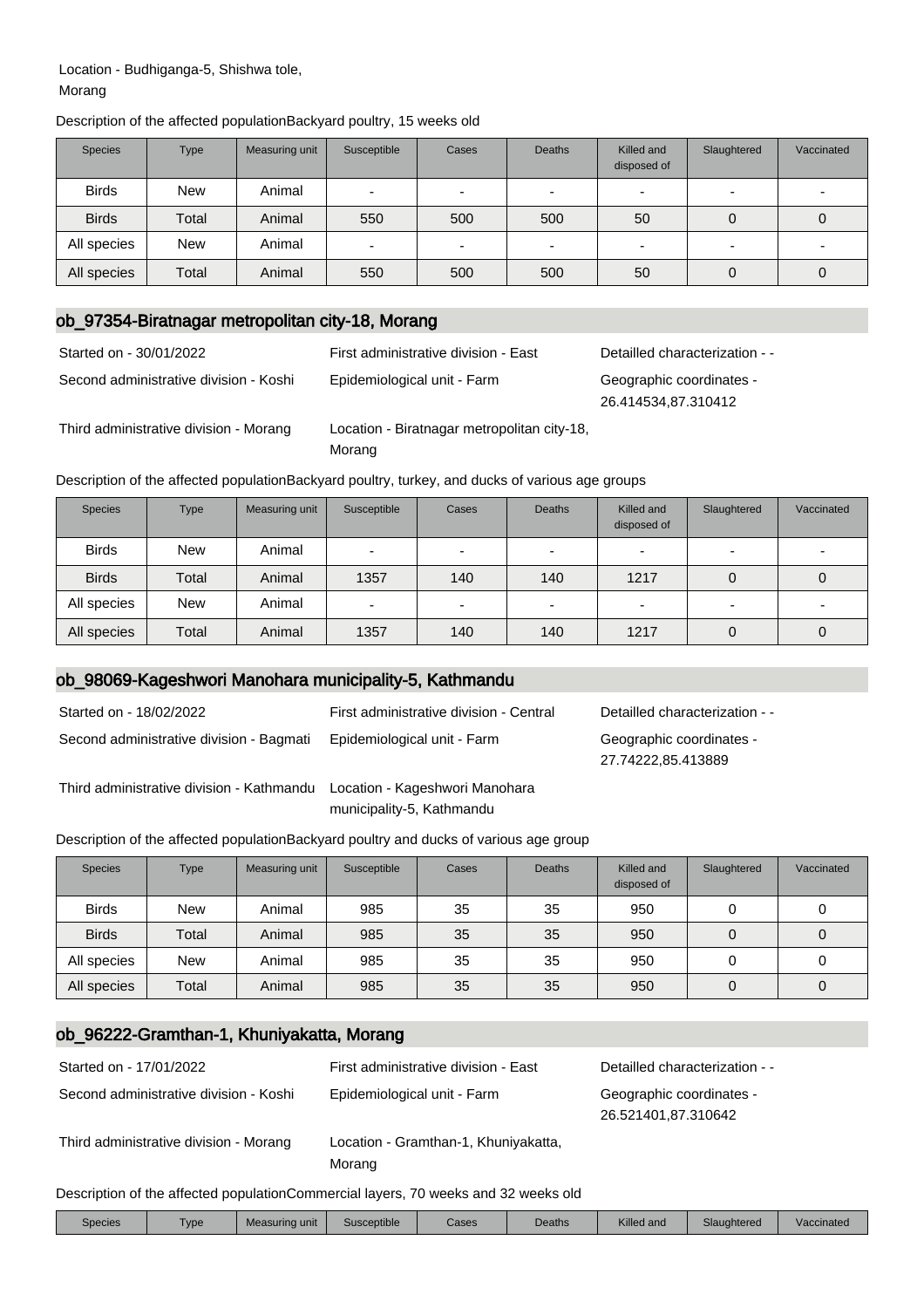|              |            |        |                          |                          |                          | disposed of |                |                          |
|--------------|------------|--------|--------------------------|--------------------------|--------------------------|-------------|----------------|--------------------------|
| <b>Birds</b> | <b>New</b> | Animal | $\overline{\phantom{0}}$ | $\overline{\phantom{0}}$ |                          |             | $\blacksquare$ |                          |
| <b>Birds</b> | Total      | Animal | 5160                     | 3510                     | 3510                     | 1650        |                | O                        |
| All species  | <b>New</b> | Animal | $\overline{\phantom{0}}$ | $\overline{\phantom{0}}$ | $\overline{\phantom{0}}$ |             | $\overline{a}$ | $\overline{\phantom{0}}$ |
| All species  | Total      | Animal | 5160                     | 3510                     | 3510                     | 1650        |                | O                        |

## ob\_98067-Tarkeshwor municipality-7, Kathmandu

Started on - 14/02/2022 First administrative division - Central Detailled characterization - -

Third administrative division - Kathmandu Location - Tarkeshwor municipality-7,

Second administrative division - Bagmati Epidemiological unit - Farm Geographic coordinates -

Kathmandu

Description of the affected populationBackyard poultry and ducks of various age group

| <b>Species</b> | Type       | Measuring unit | Susceptible | Cases | <b>Deaths</b> | Killed and<br>disposed of | Slaughtered | Vaccinated |
|----------------|------------|----------------|-------------|-------|---------------|---------------------------|-------------|------------|
| <b>Birds</b>   | <b>New</b> | Animal         | 2995        | 30    | 30            | 2965                      |             |            |
| <b>Birds</b>   | Total      | Animal         | 2995        | 30    | 30            | 2965                      |             | 0          |
| All species    | <b>New</b> | Animal         | 2995        | 30    | 30            | 2965                      |             | 0          |
| All species    | Total      | Animal         | 2995        | 30    | 30            | 2965                      | 0           | 0          |

#### ob\_98068-Bharatpur-8, Gauriganj, Chitwon

| Started on - 18/02/2022                                               | First administrative division - Central | Detailled characterization - -                 |
|-----------------------------------------------------------------------|-----------------------------------------|------------------------------------------------|
| Second administrative division - Narayani Epidemiological unit - Farm |                                         | Geographic coordinates -<br>27.638593,84.42631 |
| Third odminictrative division Chitowan                                | cootian Dharataur 0 Caurigani           |                                                |

Third administrative division - Chitawan Location - Bharatpur-8, Gauriganj,

Chitwon

Description of the affected populationBackyard ducks and commercial layers of various age group

| <b>Species</b> | <b>Type</b> | Measuring unit | Susceptible | Cases | <b>Deaths</b> | Killed and<br>disposed of | Slaughtered | Vaccinated |
|----------------|-------------|----------------|-------------|-------|---------------|---------------------------|-------------|------------|
| <b>Birds</b>   | New         | Animal         | 8800        | 3477  | 3477          | 5323                      |             | U          |
| <b>Birds</b>   | Total       | Animal         | 8800        | 3477  | 3477          | 5323                      |             | 0          |
| All species    | <b>New</b>  | Animal         | 8800        | 3477  | 3477          | 5323                      |             | O          |
| All species    | Total       | Animal         | 8800        | 3477  | 3477          | 5323                      |             | 0          |

# ob\_97815-Gokarneshwor Municipality-3, Baluwa, Kathmandu

Epidemiological unit - Farm Geographic coordinates -

27.77049,85.3945

Started on - 26/01/2022 First administrative division - Central Second administrative division - Bagmati Third administrative division - Kathmandu

27.76521,85.30923

Location - Gokarneshwor Municipality-3, Baluwa, Kathmandu

Description of the affected populationBackyard poultry of various age groups

| <b>Species</b> | <b>Type</b> | Measuring unit | Susceptible              | Cases                    | <b>Deaths</b>            | Killed and<br>disposed of | Slaughtered              | Vaccinated     |
|----------------|-------------|----------------|--------------------------|--------------------------|--------------------------|---------------------------|--------------------------|----------------|
| <b>Birds</b>   | <b>New</b>  | Animal         | $\overline{\phantom{0}}$ | $\overline{\phantom{0}}$ | $\overline{\phantom{0}}$ |                           |                          |                |
| <b>Birds</b>   | Total       | Animal         | 65                       | 37                       | 37                       | 28                        | 0                        |                |
| All species    | <b>New</b>  | Animal         | $\overline{\phantom{0}}$ | $\overline{\phantom{a}}$ | $\overline{\phantom{0}}$ |                           | $\overline{\phantom{0}}$ | $\overline{a}$ |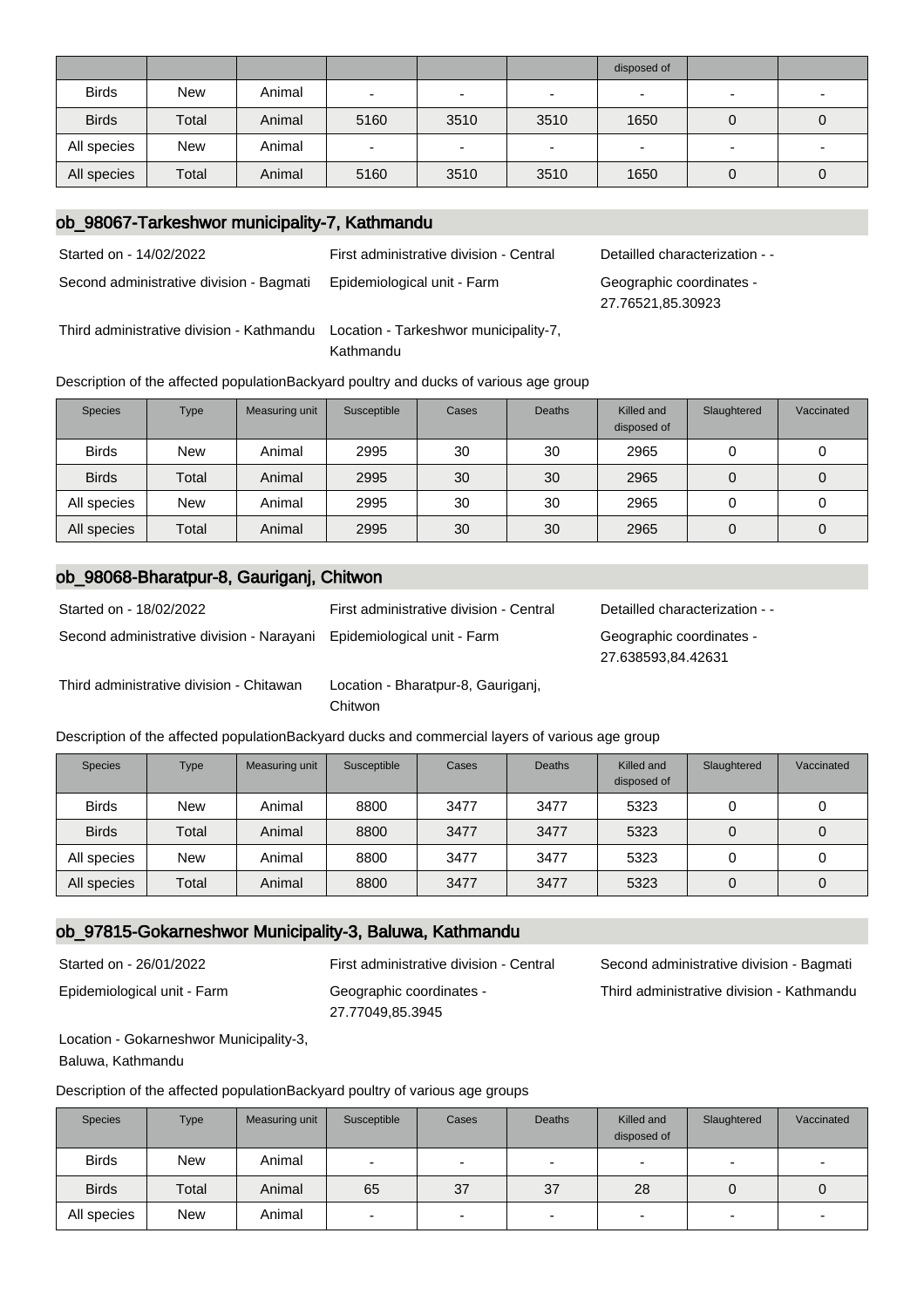| All species | ____<br>otal | Animal | uu | --- | $-2$<br>، ب | $\Omega$<br>$-$ |  |  |
|-------------|--------------|--------|----|-----|-------------|-----------------|--|--|
|-------------|--------------|--------|----|-----|-------------|-----------------|--|--|

### ob\_97813-Rapti Municipality-6, Beldiya, Bhandara, Chitwon

Epidemiological unit - Farm Geographic coordinates - 27.592006,84.645371

Started on - 03/02/2022 First administrative division - Central Second administrative division - Narayani

Third administrative division - Chitawan

Location - Rapti Municipality-6, Beldiya,

Bhandara, Chitwon

Description of the affected populationCommercial layers of 15 weeks old, backyard poultry, and ducks of different age groups

| <b>Species</b> | <b>Type</b> | Measuring unit | Susceptible              | Cases                    | <b>Deaths</b>            | Killed and<br>disposed of | Slaughtered              | Vaccinated |
|----------------|-------------|----------------|--------------------------|--------------------------|--------------------------|---------------------------|--------------------------|------------|
| <b>Birds</b>   | <b>New</b>  | Animal         | $\overline{\phantom{0}}$ | $\overline{\phantom{0}}$ | $\overline{\phantom{0}}$ |                           | $\overline{\phantom{0}}$ |            |
| <b>Birds</b>   | Total       | Animal         | 3257                     | 1330                     | 1330                     | 1927                      | 0                        | 0          |
| All species    | <b>New</b>  | Animal         | -                        | ٠                        | $\overline{\phantom{0}}$ |                           | $\overline{\phantom{0}}$ |            |
| All species    | Total       | Animal         | 3257                     | 1330                     | 1330                     | 1927                      | 0                        | 0          |